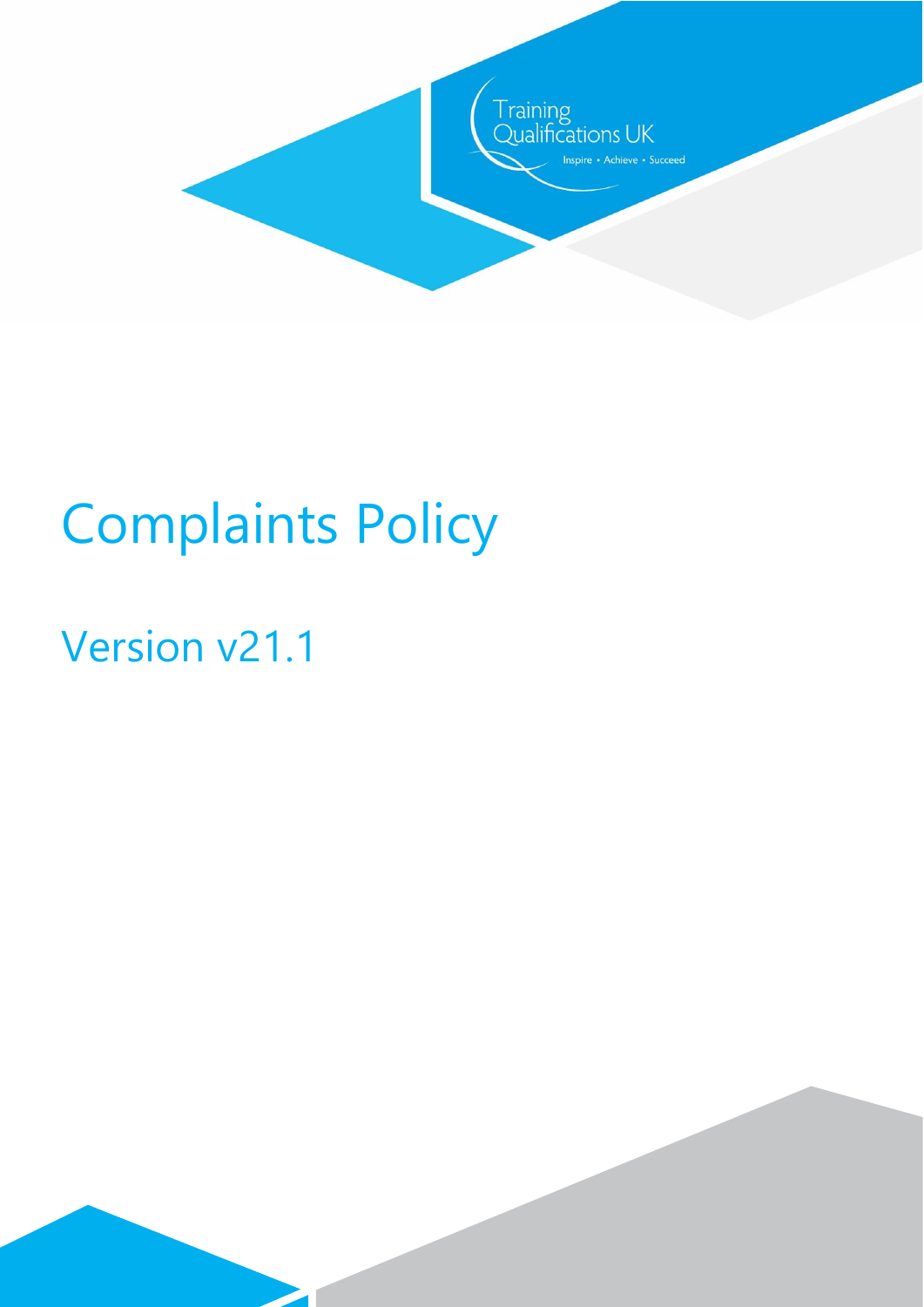| <b>Complaints Policy</b>            |                                                                                                 |
|-------------------------------------|-------------------------------------------------------------------------------------------------|
| Policy Ref                          | CS.P.1 v21.1                                                                                    |
| Date of Issue                       | 03/11/2021                                                                                      |
| Next Scheduled Review               | 03/11/2022                                                                                      |
| Policy Owner                        | Customer Service Manager                                                                        |
| Contact Email                       | Paul.myall@tquk.org                                                                             |
| <b>Contact Phone Number</b>         | 03333583344                                                                                     |
| Approved By                         | Leadership Team                                                                                 |
| Policy Relates to:                  | Awarding Provision, End-Point Assessment Provision, Endorsed<br>Provision, Corporate            |
| Policy is for the use of:           | TQUK Employees, Third-Parties, Recognised Centres, Training<br>Providers, Learners, Apprentices |
| Should be read in conjunction with: | Appeals Policy, Malpractice and Maladministration Policy, Sanctions<br>Policy                   |
| Relevant GCoR                       | D3, D4, I2                                                                                      |

#### Introduction

This document explains Training Qualifications UK's feedback and complaints procedures and is provided for Recognised Centres, Training Providers, Learners, Apprentices, Employers and all interested parties who encounter a direct or indirect service from Training Qualifications UK. TQUK values feedback, both positive and negative, from all of its partners and our aim every day is to exceed the expectations of our customers.

If an individual feels that they have encountered a level of service that is below their expectations, that concern should be raised with TQUK immediately.

#### TQUK Internal Responsibility

The Customer Service Department is responsible for the maintenance and compliance of this policy. If the Customer Service Manager is absent, the Responsible Officer will appoint another member of the Leadership Team to ensure all of TQUK's actions and activities are in line with the content of this policy.

#### Review Arrangements

We will review the policy annually as part of our self-evaluation process and revise it as and when necessary in response to feedback or requests. We may also update this policy as part of good practice guidance issued by the regulatory authorities (e.g. to align with any complaints processes established by the regulatory authorities such as Ofqual).

The annual review of this policy will be undertaken by the Customer Service Department approximately four weeks prior to the submission of TQUK's Statement of Compliance to Ofqual. Any amendments or updates to this policy will be approved by TQUK's Leadership Team.

If you have any points or feedback regarding this policy, please contact us via the details provided at the start of this policy.

#### Training Provider / Recognised Centre Responsibility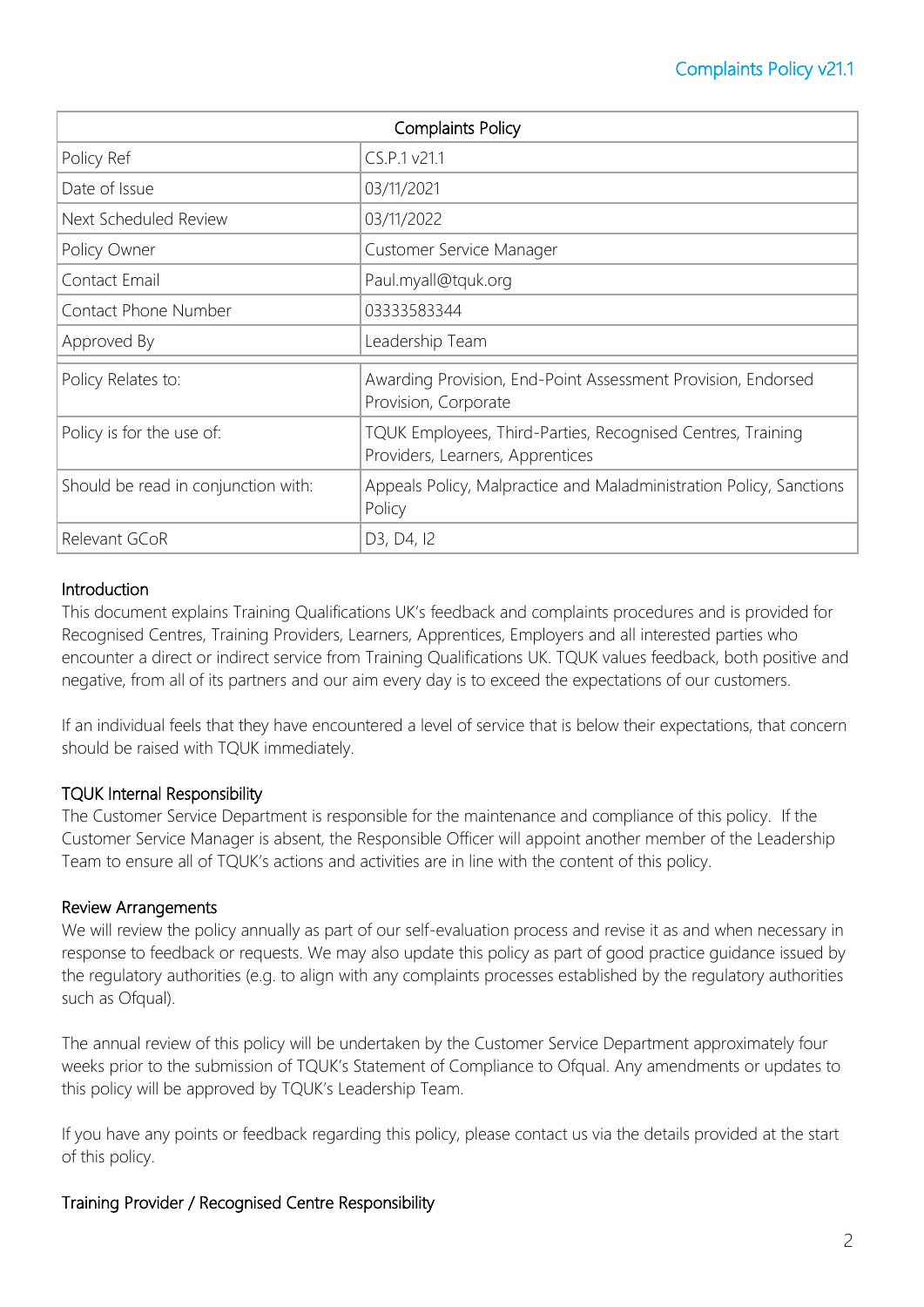TQUK suggests that all Training Provider or Recognised Centre staff involved in the delivery, management, assessment and quality assurance of our qualifications (including End-Point Assessments), and their Learners/Apprentices and Employers, are fully aware of the contents of this policy.

A Recognised Centre must have a complaints handling procedure in place.

#### **Feedback**

TQUK welcomes all comments, suggestions and feedback related to its services whether positive or developmental.

TQUK takes all such feedback seriously and is committed to improving its offering wherever shortcomings are identified.

If you wish to provide us with feedback, either positive or developmental, we invite you to do so by contacting us via email to [support@tquk.org](mailto:support@tquk.org) or [epasupport@tquk.org](mailto:epasupport@tquk.org)

#### EOD's (Expression Of Dissatisfaction)

A dissatisfaction is any negative comment made about our business, our products/services and/or our processes/staff.

We aim to engage with all expressions of dissatisfaction and attempt, where possible, to resolve them at the time and in the manner in which they are raised, as part of our one contact resolution strategy. An Expression Of Dissatisfaction can be raised via any communication method that we have available.

The outcome, whether successful or otherwise, of all EOD's will be logged and used as a developmental tool by TQUK. Where appropriate we will notify the complainant of the action taken.

If you are dissatisfied with the offered resolution then your dissatisfaction will be escalated to the Customer Service Team/Manager who will acknowledge your dissatisfaction as a complaint within 3 working days.

# **Complaints**

A Complaint is a statement of dissatisfaction with a service offered directly by TQUK or indirectly by a Recognised Centre or Training Provider involved in the delivery, management, assessment and quality assurance of our qualifications (including End-Point Assessments) and where previous attempts to resolve the dissatisfaction have been unsuccessful.

We view complaints as a learning tool, and are committed to addressing any concerns raised and learning from any mistakes we make. One way in which we do this is by holding regular meetings with affected team managers to look at the root cause of dissatisfactions and any required remedial action.

Complaints can be made via any communication method that TQUK make available. All complaints will be acknowledged in writing within 3 working days and we will invite you to provide any further information that you feel is relevant. TQUK will thoroughly investigate your concerns and aim to respond within a further 10 working days. If, for any reason, we are unable to respond within this timescale, we will notify you of this is in writing along with the reason for the delay and an expected response date. The response time will not exceed eight weeks from the complaint acknowledgment and in the unlikely event that it did we would support your right to escalate your complaint to the executive team.

If you wish to appeal a decision made by TQUK as you have cause to believe TQUK has not followed its procedures and processes correctly, please see the TQUK [Appeals Policy.](https://www.tquk.org/quality-corner/) Should a complaint be submitted,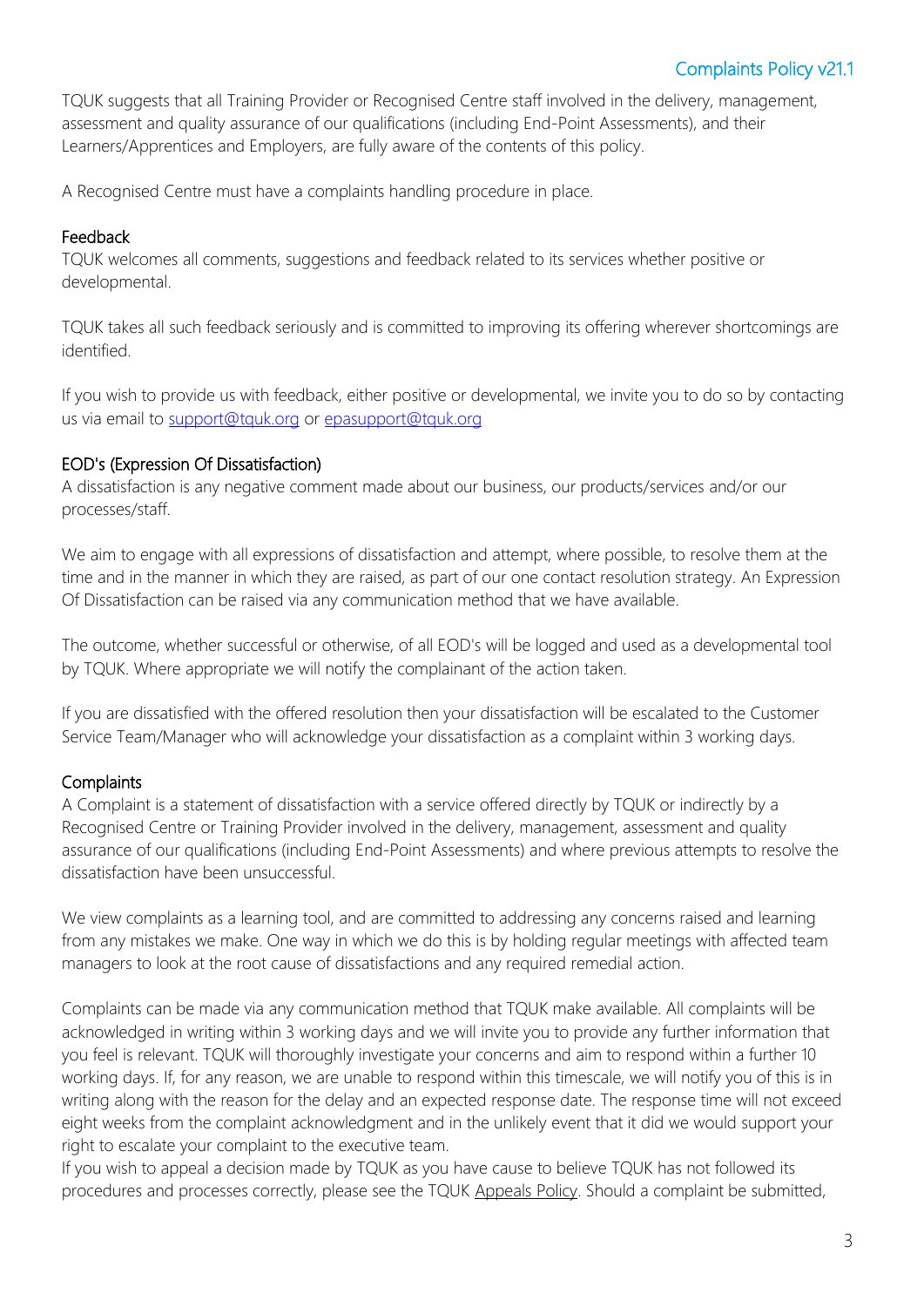which is in fact an appeal, TQUK will respond to inform the relevant party that the issue is being considered in accordance with TQUK's [Appeals Policy.](https://www.tquk.org/quality-corner/)

If an individual has reason to believe malpractice or maladministration may have taken place at a TQUK Recognised Centre, during the delivery of an End-Point Assessment where TQUK is the End-Point Assessment Organisation, or by a Learner or Apprentice registered with TQUK, they should refer to the TQUK [Malpractice](https://www.tquk.org/quality-corner/)  [and Maladministration Policy.](https://www.tquk.org/quality-corner/)

## Result of the Complaint

At the end of its investigation, TQUK will inform the Complainant of the outcome.

Where appropriate, TQUK will advise the Complainant, and, if relevant, an associated Recognised Centre, of proposed remedial actions.

Remedial steps may include but are not limited to:

- An apology, where poor service is identified
- An explanation as to how the processes and procedures which delivered the failing are to be improved
- Training and development of TQUK staff.

#### Who can make a Complaint?

#### 1. A Recognised Centre or other centres who have encountered a direct or indirect service from TQUK

A TQUK Recognised Centre, or a centre offering courses or qualifications that has encountered a direct or indirect service from TQUK, may make a Complaint if it believes that a service has fallen short of its expectations.

#### 2. A Training Provider

A Training Provider involved in the management of Apprentices undertaking End-Point Assessment with TQUK may make a Complaint if it believes that a service has fallen short of its expectations.

Note that if a Training Provider wishes to appeal the assessment decision of an Apprentice, as it believes TQUK has not followed the correct process and procedure, the [Appeals Policy](https://www.tquk.org/quality-corner/) should be used.

#### 3. A Learner undertaking a TQUK qualification or endorsed course of learning

A Learner undertaking a TQUK qualification or endorsed course of learning with a Recognised Centre may make a Complaint to TQUK if they have complained directly to the Recognised Centre and are unhappy with the response received.

A Learner must have fully engaged with a Recognised Centre's complaints process before contacting TQUK and be able to provide TQUK with the details of having done so.

#### 4. An Apprentice undertaking End-Point Assessment with TQUK, or an Employer of an Apprentice undertaking End-Point Assessment with TQUK

An Apprentice or the Employer of an Apprentice undertaking End-Point Assessment with TQUK may make a Complaint if they believe that a service has fallen short of their expectations.

If an Apprentice or Employer believes procedures have not been applied fairly and consistently in arriving at a judgement of attainment, they may instead wish to contest this decision and should consult the TQUK [Appeals Policy](https://www.tquk.org/quality-corner/) on how to do so.

If an Apprentice or an Employer wishes to make a complaint about their Training Provider, they should do so directly to the Training Provider. As an End-Point Assessment Organisation, TQUK is not associated with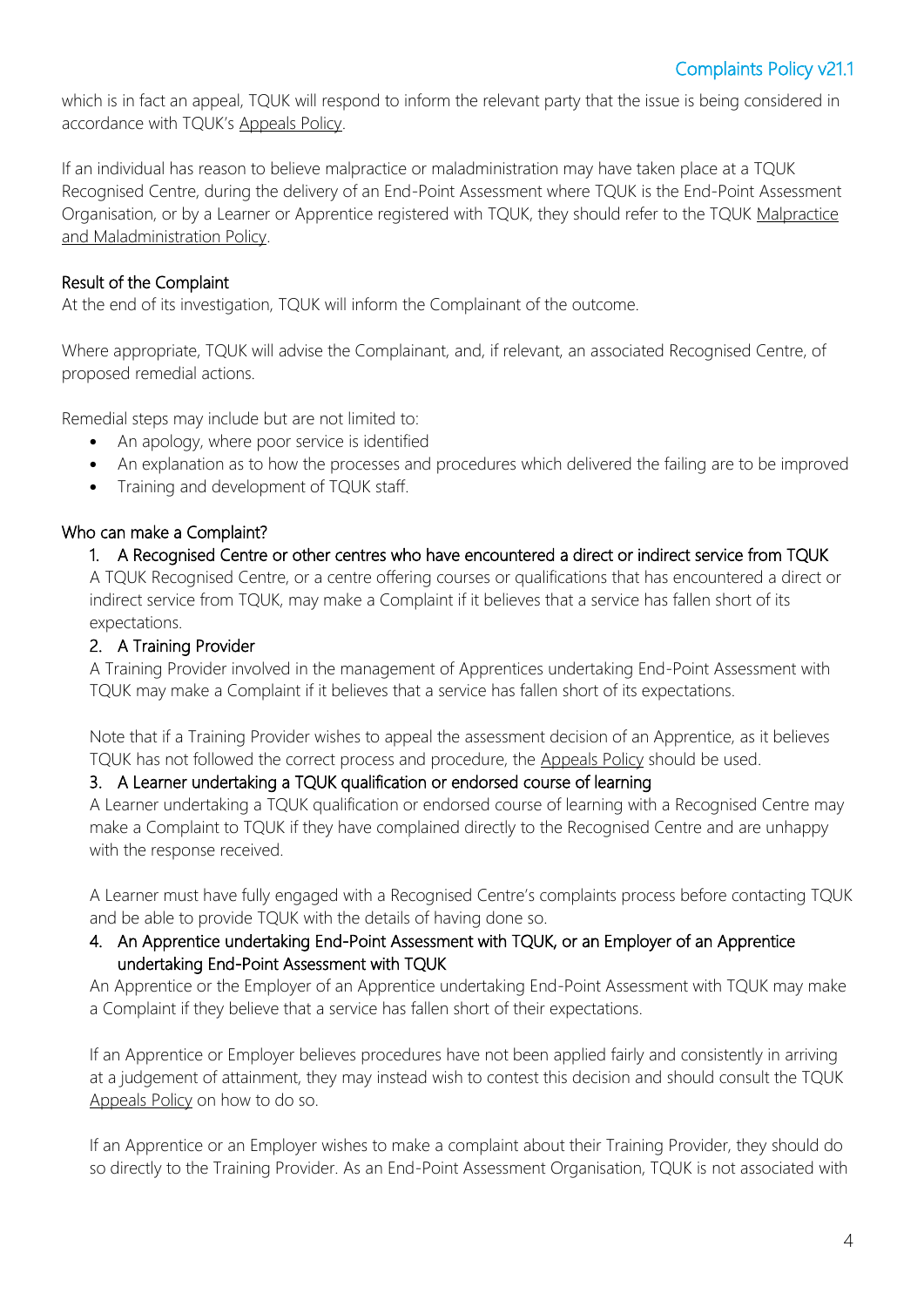the on-programme training of Apprentices, unless they are also undertaking a TQUK qualification, in which case point 3 applies.

#### The Complainant

For the purposes of this document, the Complainant is considered to be the person or organisation who submits the initial dissatisfaction. If the complainant wishes to change the contact for the EOD/complaint process than they must do so in writing and contact will need to be made with the new contact before any timescale or process is deemed to have commenced.

#### **Confidentiality**

Where a Learner wishes to make a Complaint about a Recognised Centre, it is not possible to investigate such a complaint anonymously, as the primary purpose of such a complaint is to investigate if the Recognised Centre has acted fairly and in accordance with its published complaints procedure.

If an individual has reason to believe malpractice or maladministration may have taken place at a TQUK Recognised Centre, during the delivery of an End-Point Assessment where TQUK is the End-Point Assessment Organisation, or by a Learner or Apprentice registered with TQUK, they should refer to the TQUK Malpractice [and Maladministration Policy.](https://www.tquk.org/quality-corner/) This policy outlines a process through which an allegation may be made or investigated anonymously.

## Unreasonable Communications

Whilst TQUK is committed to thoroughly investigating every Complaint raised, we will not accept vexatious, persistent or abusive correspondence, or communications which do not present new information or evidence once the complaints process is concluded.

In such circumstances, you will be informed of our decision and of any restrictions we wish to impose. These restrictions may include, but are not limited to:

- Limiting contact to a named member of staff
- Only accepting certain types of correspondence, for example written in an email
- Placing a restriction on when contact can be made
- Only responding to correspondence if significant new information is raised.

#### Consequences of Complaints about Recognised Centres

Where a Complaint identifies serious shortcomings in the processes of a Recognised Centre, or highlight a failure to meet aspects of TQUK's delivery requirements and/or the standards set by the regulatory authorities in respect of regulated qualifications, TQUK may impose sanctions on a Recognised Centre, as outlined in the TQUK [Sanctions Policy.](https://www.tquk.org/quality-corner/)

TQUK may review the planned monitoring frequency of a Recognised Centre if a complaint related to a Recognised Centre identifies shortcomings, to ascertain if increased monitoring should be applied and support offered.

TQUK will not update a Complainant where sanctions have been imposed on a Recognised Centre or increased monitoring applied.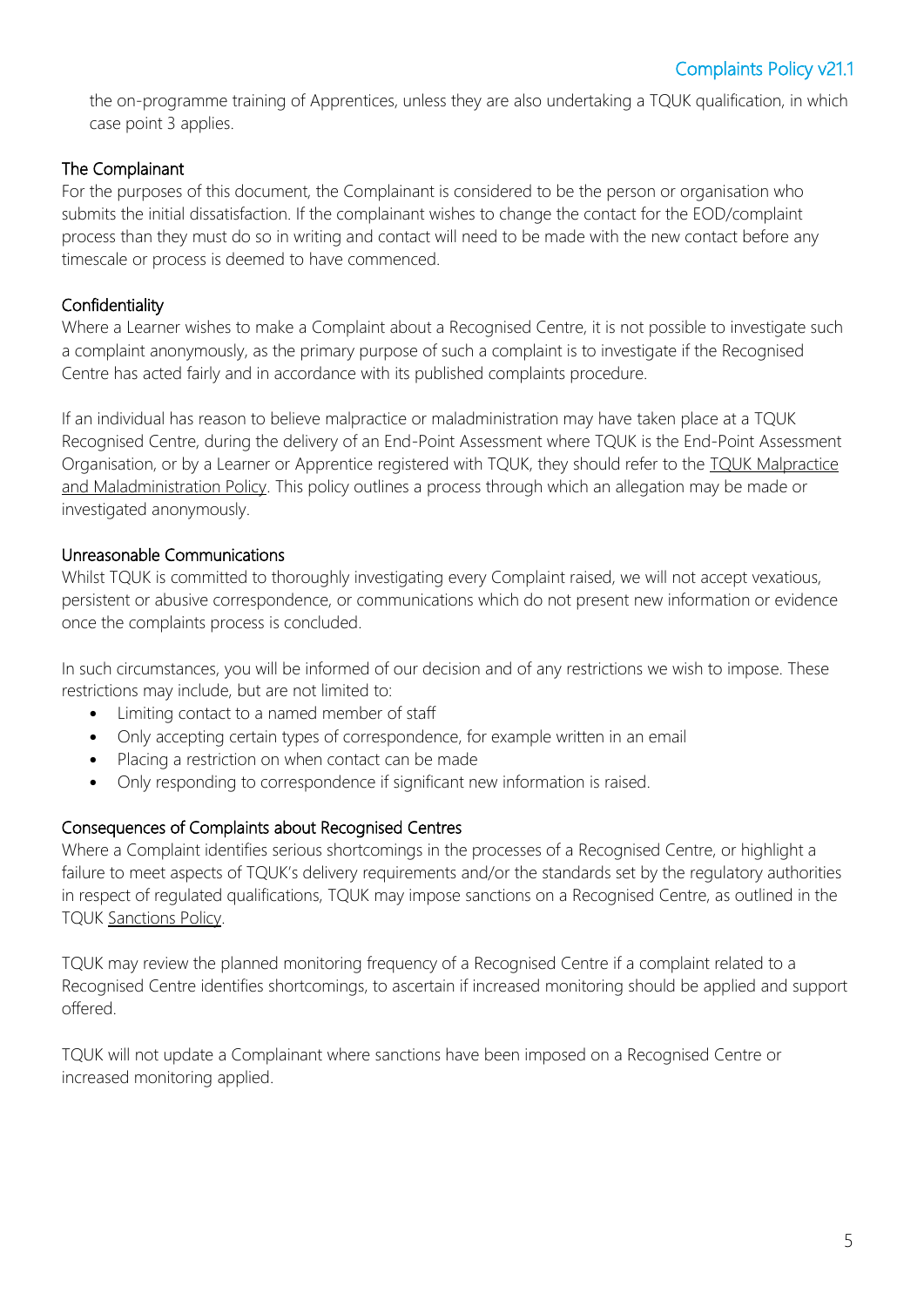#### Continuous Improvement

In situations where a complaint has highlighted a failure in TQUK processes, appropriate action will be taken to improve the relevant processes. This may include but is not limited to:

- identifying any other Learner who has been affected by that failure
- correcting, or where it cannot be corrected, mitigating as far as possible, the effect of the failure
- ensuring that the failure does not recur in the future
- in extreme circumstances, internal disciplinary procedures may be exercised where the performance or behaviour of TQUK staff members is deemed unacceptable.

Information gathered during the complaints process may also be used by TQUK as evidence to inform and review our approach to the development, delivery and award of qualifications.

#### Further Avenues

In the unlikely event that a Complainant remains dissatisfied with the outcome of a Complaint, an escalation may be made, in the first instance, to the executive team who will review all of the available evidence along with the decision made. Then will then notify the complainant of their final decision.

Should this response be unacceptable then the complaint can be escalated to the appropriate regulator. At this stage the Executive team and the Compliance department will be notified that this is the likely outcome. TQUK will provide advice on who to contact and which regulator is applicable to the case.

A Complainant who remains dissatisfied following a complaint to TQUK in relation to a Regulated Qualification delivered by a Recognised Centre based in England can complain to Ofqual using the below contact details:

By Email to public.enquiries@ofqual.gov.uk

#### By Letter to:

Complaints - Ofqual Earlsdon Park 53-55 Butts Road Coventry CV1 3BH

A Complainant who remains dissatisfied following a complaint to TQUK in relation to a Regulated Qualification delivered by a Recognised Centre based in Northern Ireland can complain to the Council for the Curriculum, Examinations and Assessment (CCEA) using the below contact details:

#### Through the online complaints form via the website [www.ccea.org.uk](http://www.ccea.org.uk/)

By Telephone 028 9026 1200

#### By Email to complaints@ccea.org.uk

In all of these cases the regulator will seek to confirm that TQUK's complaints procedures have been followed correctly. In all but exceptional circumstances, it will also be necessary for the Complainant to have completed the full TQUK Complaints process before a complaint will be accepted by the regulators.